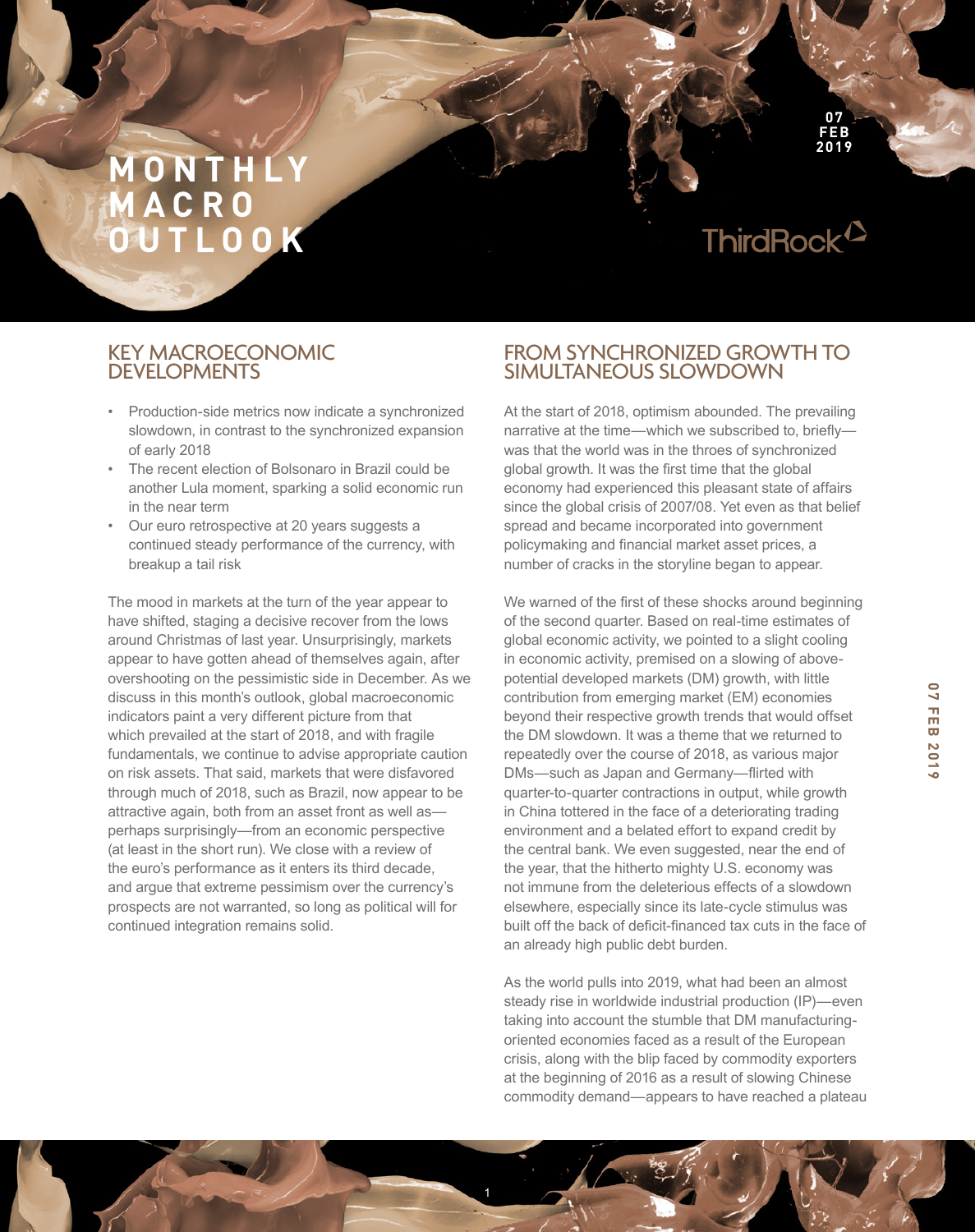

at the end of last year. This stalling of industrial activity is evident for all three major groups and— in the case of EM manufacturers and global commodity exporters—the level of production has even begun to fall (see Fig. A).

#### **FIG. A: THE ALMOST-STEADY RISE IN WORLD INDUSTRIAL OUTPUT SINCE THE GLOBAL CRISIS IS BEGINNING TO LOOK INCREASINGLY SHAKY**



NOV-06 MAY-08 NOV-09 MAY-11 NOV-12 MAY-14 NOV-15 MAY-17 NOV-18

Source: Thirdrock calculations, from Datastream. Notes: DM-MO defned as the G4 (including the full Euro Area); EM-MO defned as China, India, Korea, Mexico, Poland, South Africa, Thailand & Turkey. CE defned as Australia, Canada, Norway, Argentina, Brazil, Colombia, Indonesia & Russia.

Such a slowdown is perhaps most stark when one considers the set comprising commodity exporters. In some ways this group can be considered a bellwether, since their macro prospects are heavily infuenced by the terms of trade that they face, which in turn is easily buffeted by the winds of global demand and supply. Yet even when we set aside the usual machinations over supply in the global oil market (a topic we touched on in last month's Macro Outlook), the dip in energy—and commodity prices more generally—over the past half-year (see Fig. B) can be attributed in large part to slowing global demand conditions. Consequently, we regard the massive drop in the growth rate of industrial activity in commodity-exporting economies as essentially symptomatic of the more broad-based weakness elsewhere.

# **" What had been an almost steady rise in worldwide industrial production appears to have reached a plateau at the end of last year. "**

#### **FIG. B: ENERGY PRICES HAVE FALLEN MOST ACROSS ALL COMMODITY CLASSES, BUT THERE IS WEAKNESS ACROSS THE BOARD**



Source: Thirdrock calculations, from Thomson Reuters Eikon. Notes: Oil prices are simple average of Brent and WTI prices per barrel. CRB index is normalized to 100 in 1967.

And this elsewhere is in the global manufacturing sector for both DMs and EMs. Year-on-year growth in IP for both groups decelerated over the course of 2018, after peaking in January last year. Among EMs, IP growth eked out only 0.4 percent in November, the lowest for about three years. And for DMs, IP growth clocked in at 1.3 percent; a relatively stronger print, no doubt, but still a marked halving from just a year ago. Perhaps most concerning is the fact that the trend in all three groups is unmistakably downward (see Fig. C). Of course, modern economies comprise much more than just their manufacturing sectors—especially among DMs—which is why such slowdowns have not immediately translated into outright recessions. But this cries out "synchronized global slowdown" more than just about anywhere that we've seen in the data.

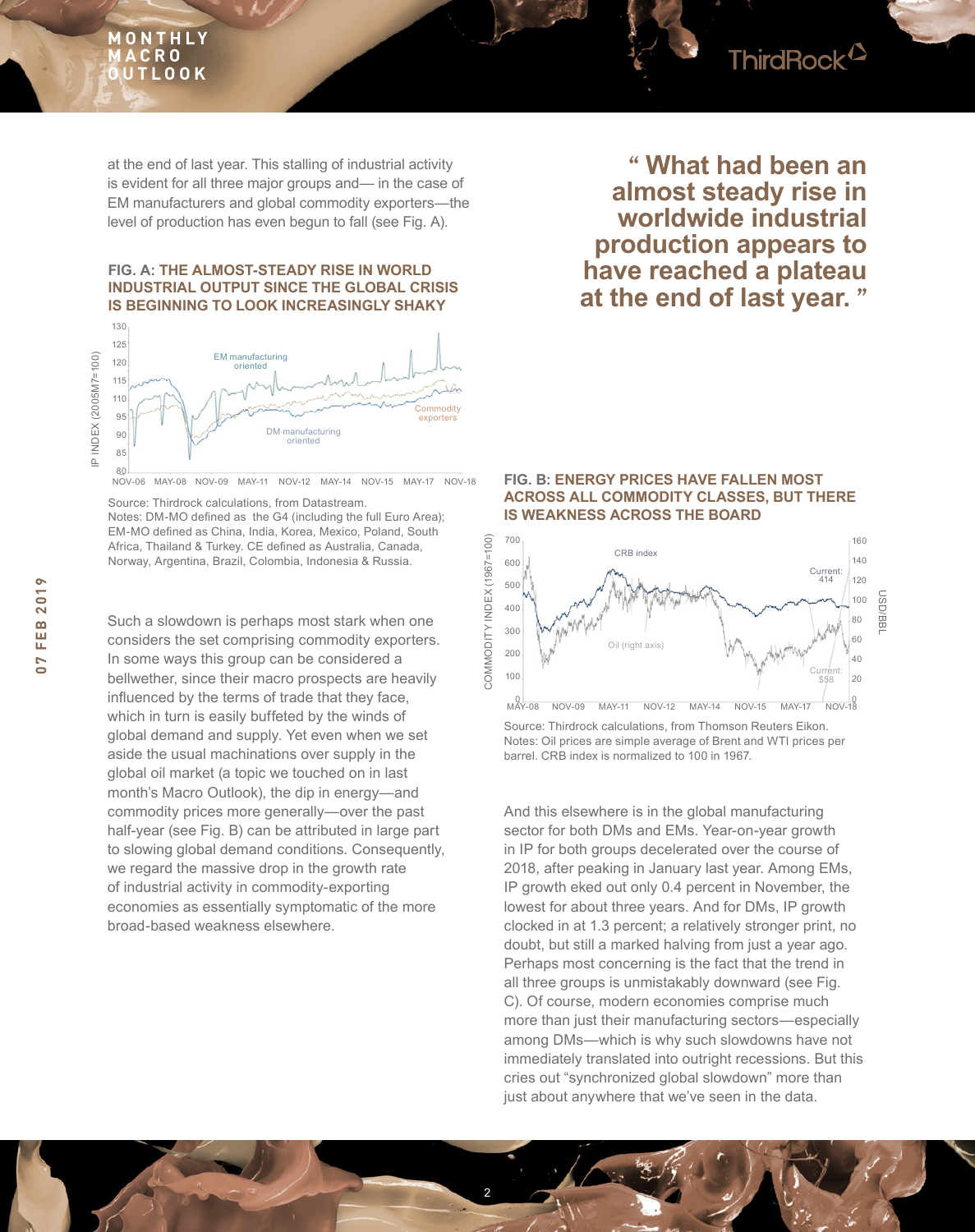#### **FIG. C: THE GROWTH OF INDUSTRIAL PRODUCTION HAS UNDENIABLY SLOWED WORLDWIDE, ESPECIALLY COMPARED TO A YEAR AGO**



Source: Thirdrock calculations, from Datastream. Notes: Series are MA(3) of monthly data. DM-MO defned as the G4 (including the full Euro Area); EM-MO defned as China, India, Korea, Mexico, Poland, South Africa, Thailand & Turkey. CE defned as Australia, Canada, Norway, Argentina, Brazil, Colombia, Indonesia & Russia.

Beyond production, however, other metrics often used to determine the state of the business cycle have been somewhat more resilient. Retail sales across the G4 have not been markedly weaker, although they have dipped much more dramatically in certain EMs, such as China and India (and to a lesser extent, South Korea). Disposable incomes have also held up globally. But echoing the slowdown in production, employment measures—in particular the unemployment rate—have also begun to trend sideways (albeit at or close to record lows). For instance, the recent bottoming of the unemployment rate at 3.7 percent, followed by a pickup to 3.9 percent—even if spun positively as a result of increased labor force participation—is a classic endcycle signal. Our takeaway here is that the production side of the economy has been the first to show weakness, and should this spread into the consumption side, slowdown dynamics could become much more entrenched. The steady souring of consumer sentiment in Europe and Japan (the case since the first quarter of 2018) is, therefore, a continued blot in this regard.

So here we are: within the short span of a year, what was a happy medium of worldwide economic expansion has now become a downshift that, with each passing month, looks more baked into the global economic pie than ever. And as this reality dawned, markets began to react; the brutal October selloff was followed by a very bloody December, and market participants began to price the prospect of weak macro fundamentals

ever more seriously (see Fig. D). On our part, we do think the rapid moves in those two months probably overstated the near-term risks, and markets this year appear to be belatedly coming to terms with the fact that the pre-Christmas selling may have been excessive.

We are not out of the woods yet, of course, and the severe weakness of manufacturing across the world underscores how delicate the task that lies ahead for policymakers actually is. Foremost on their minds would be how to achieve the delicate balance of pausing the global rate hike cycle. This process has been in place for several years now, with different central banks at different stages of monetary tightening. The United States is furthest along its rate hike process, but if one takes into account the tapering of unconventional asset purchases by the Bank of Japan (since mid-2017) and European Central Bank (since late last year, as discussed in our previous Outlook), along with other monetary authorities in Canada and the UK (see Fig. E), it is clear that money is tighter now than it has ever been in this particular business cycle.

#### **FIG. D: THE U.S. IS FURTHER ALONG ITS RATE HIKING, BUT MONEY IS TIGHTER ACROSS ALL DMS THAN AT ANY OTHER POINT THIS CYCLE**



JAN-09 JAN-10 JAN-11 JAN-12 JAN-13 JAN-14 JAN-15 JAN-16 JAN-17 JAN-18

Source: Thirdrock compulation, from Central Banks/Datastream. Notes: Official central bank policy interest rates. Declared central bank infation targets differ (CAN: 2 +/- 1%; EUR: < 2%; GBR, JPN, USA: 2%).

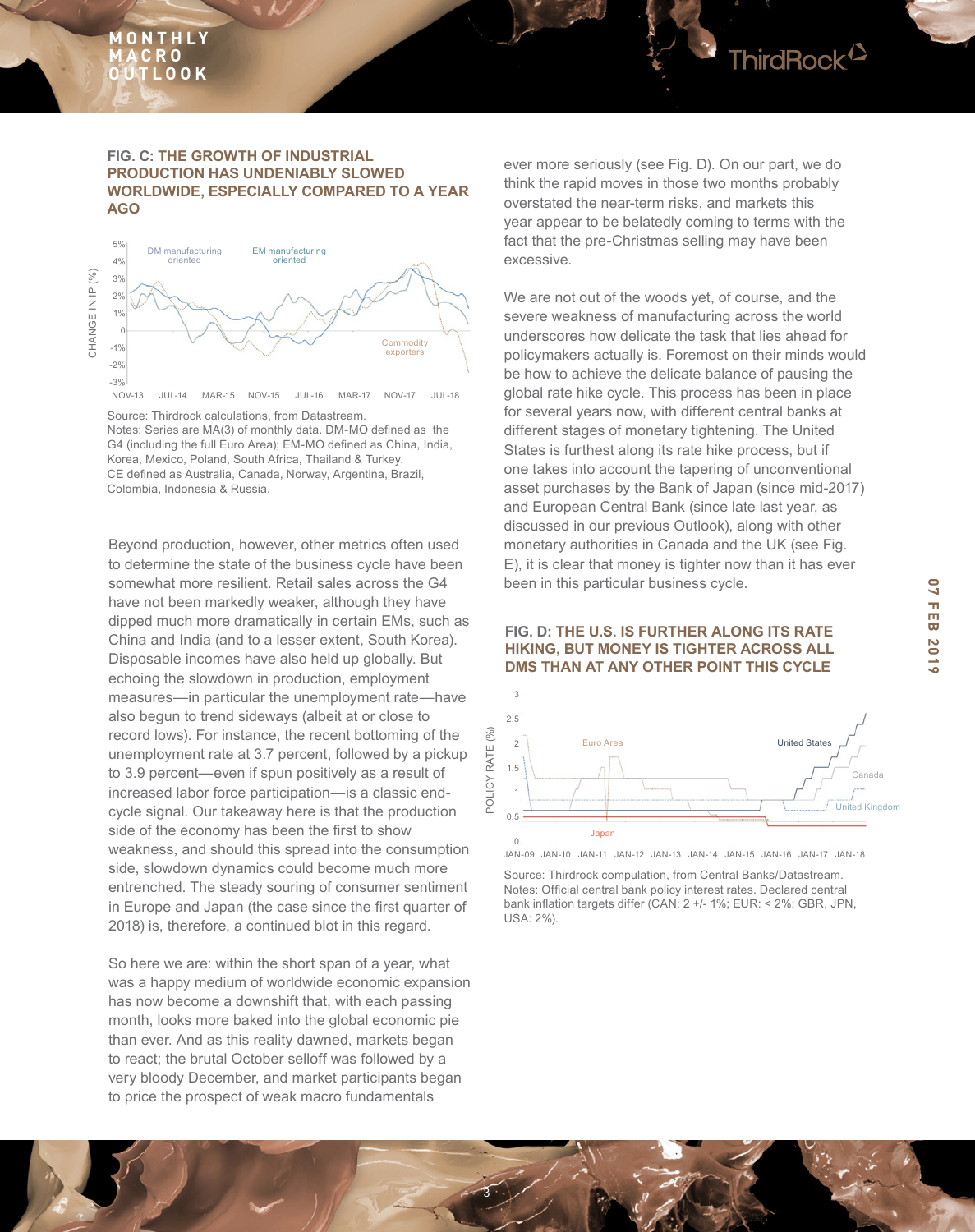Ensuring that this unwinding is orderly and gradual is especially critical for EMs, which have been forced to raise rates (to prevent excessive capital fight or, in some instances, as an outright defense for shoring up their battered currencies) in the face of domestic macro weakness. Their accommodation in the face of the Federal Reserve's unabated rate rises over the course of the year probably prevented a worse carnage than that which played out in the frst half of 2018; still, central bankers in these economies will appreciate any relief they obtain from pauses by the Fed in the first half of this year.

The other major issue likely to keep policymakers up at night concerns trade. Since the Great Trade Collapse in the immediate aftermath of the global crisis, globalization has largely been on the retreat: the expansion of trade flows collapsed to just 2.9 percent between 2010 and 2016, from a 5.6 percent rate in the two decades prior. 2017 raised expectations as a nascent pickup began, but 2018—with all the talk of trade wars and the associated uncertainty over policy—saw a dip in trade once again (see Fig. E). The likelihood of a full-on trade recovery in the year ahead is not high. Absent the tailwind from solid international trading relationships, it is diffcult to envision a healthy global economy.

#### FIG. E: TRADE GROWTH HAS BEEN ANEMIC SINCE<br>
FILE ARIAL BUT TO MAGEILE REQUIRING TO ALL position themselves accordingly. **THE CRISIS, BUT ITS NASCENT RECOVERY TOOK A BEATING AS POLICY UNCERTAINTY ROSE**



Source: Thirdrock calculations, from CPB/Datastream and Baker, Bloom & Davis (2016).

Notes: YoY growth rate of global net trade volume index (2005=100). Trade policy uncertainty based on U.S. categorical policy uncertainty index measured using textual analysis by Baker, Bloom & Davis (2016), updated to December 2018.

Where does that leave the world economy? Not in a very secure position, unfortunately. We don't like buying into the prevailing gloom that has so rapidly shifted analyst sentiment from parroting synchronized growth to simultaneous slowdown, but it is hard to shake off the reality that significant headwinds have emerged from both the real and nominal sides. These shocks go beyond jittery financial markets; as discussed here, the trade shock has led to appreciable reductions in cross- border commerce, and interest rate rises have begat capital flow reversals and undermined the availability of credit.

ThirdRock<sup>12</sup>

The bottom line is that caution is warranted. There is still sufficient room for policy action to preempt a more persistent slowing of economic activity, the window for such interventions is closing, and the margin of error correspondingly tighter. This is especially the case for the two largest global economies, China and the United States. Consequently, continued trade frictions and political distractions (such as the U.S. government shutdown) can only prod that much more before what's left of economic strength wears down as well. So while we wouldn't go as far as some analysts as to call for outright recession by the end of 2019—or price in, as fnancial markets did in December, greaterthan-even odds of a recession—we believe that the economic outlook worldwide is in a particular fragile phase for the remainder of the year. Investors should

# BRAZIL: BACK TO THE PAST OR BACK TO THE FUTURE?

Emblazoned across the Southern night sky embedded in Brazil's fag is the national motto, Ordem e Progresso (Order and Progress). For many observers over the past decade, Latin America's largest economy has always seemed to embody the very opposite, with everything from its energetic samba dancing to its free-fowing ginga football to its Afro-Latin cuisine seeming to defy order in favor of passion. Unfortunately, Brazilian politics has not been exempt from such free-swinging style, and the ongoing Lava Jato (literally, "Car Wash") political-criminal investigation is characteristic of how economic progress in the economy may potentially be better served by more, rather than less, order.

It is against this backdrop that Jair Messias Bolsonaro

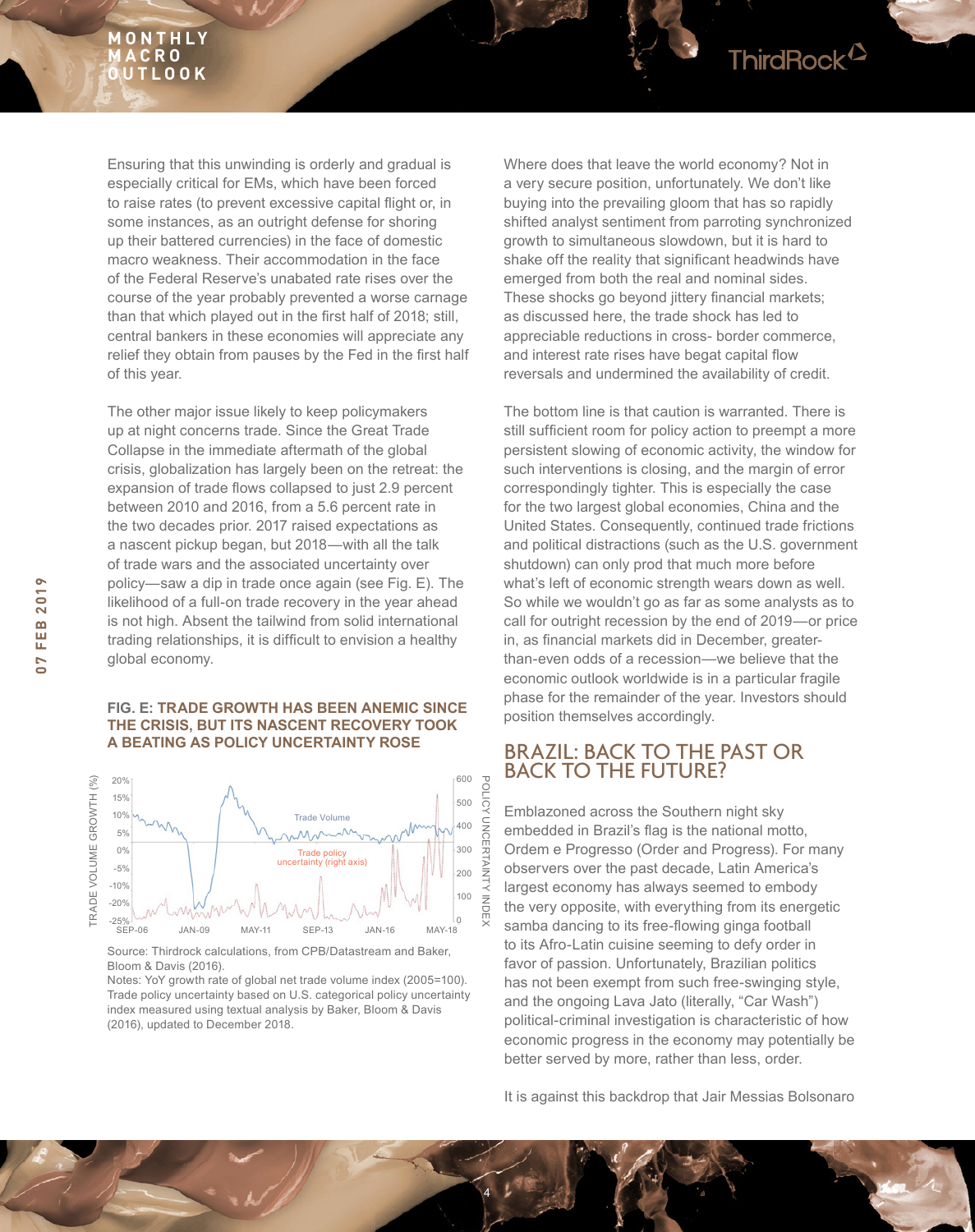

(the middle name translating, literally, to "Messiah"), an inveterate populist and anti-establishmentarian (setting aside his very long political history, which dates back to the late 1980s), was elected. Both the media and political analysts in the West have repeatedly framed him as Brazil's version of Donald Trump, which—to be entirely fair—is not a poor characterization of Bolsonaro's personality. But from the perch of economic policy, however, Bolsonaro's assumption into the presidency actually harks back an even earlier moment in the country's history: that of the election of Lula, which held the office between 2003 and 2010 (and who, incidentally, has recently been sentenced to a dozen years in prison for corruption charges related to the Car Wash scandal).

Those of us paying attention to Brazilian politics at the time will undoubtedly recall the hue and cry—liberally sprinkled with premonitions of doom—immediately following the Lula's election. An unapologetic far Left former union organizer, his ascent to power seemed, to his detractors at least, to be a rude throwback to many periods in Brazil's history where socialist power was accompanied by economic dislocation.

Yet the subsequent period of his tenure was characterized but moderate to impressive growth rates and—more dramatically—a decisive end to the plague of high infation in the economy (see Fig. F). One could quibble, of course, that the heightened growth that prevailed toward the end of his term was the result of a fortuitous combination of policy goosing and supercharged terms of trade during the late stages of the commodity supercycle. And that breaking the back of infation probably owed more to the application of the modern tools of central banking—expertly wielded and engineered by thengovernor of the Banco Central do Brasil, Henrique Meirelles—alongside an overall benign global price environment. But whatever one's reservations, it is undeniable that Lula upended earlier expectations and was far more favorable for Brazil's economic landscape and performance than even his most ardent supporters would have expected in late 2002.

#### **FIG. F: LULA'S PRESIDENCY COINCIDED WITH A PERIOD OF STRONG ECONOMIC PERFORMANCE, DESPITE EARLIER EXPECTATIONS**



Source: Thirdrock calculations, from World Bank WDI Notes: Annual real GDP growth and natural logarithm of the CPI infation rate. Shaded area represents period of Lula's presidency.

Not to overwork an analogy, but there are certainly reasons to draw unlikely parallels between the Lula and Bolsonaro. Both were perceived as relative outsiders (albeit from different ends of the political spectrum), and cast themselves as champions of the disaffected (although again, to fairly distinct constituencies). Perhaps more relevant for our interests, both appointed market-oriented economists to helm important positions within their administration (Lula placed Meirelles as head of the central bank and, subsequently, as minister of the economy, while Bolsonaro tapped Paulo Guedes, a Chicago-trained investment banker, for the minister position and Roberto Campos Neto, another pro-market banker, to lead the monetary authority). The stage is thus set, so far at least, for a move away from Dilma Rouseff's dirigisme, as well as Michel Temer's ill-conceived hardline austerity policies.

This shift toward growth-focused policy, if well executed, may well elevate the economy out of its recent funk. The economy had endured two years of contraction, averaging negative three-and-a-half percent; it only just scraped into positive growth territory in 2017 and 2018, expanding at an anemic 1.0 and 1.4 percent annually (see Fig. G). While a tightfisted consolidation in fiscal expenses could well have helped rein in runaway fiscal deficits in 2015 (peaking at almost 10 percent of GDP), the experiences of Europe have demonstrated that overzealous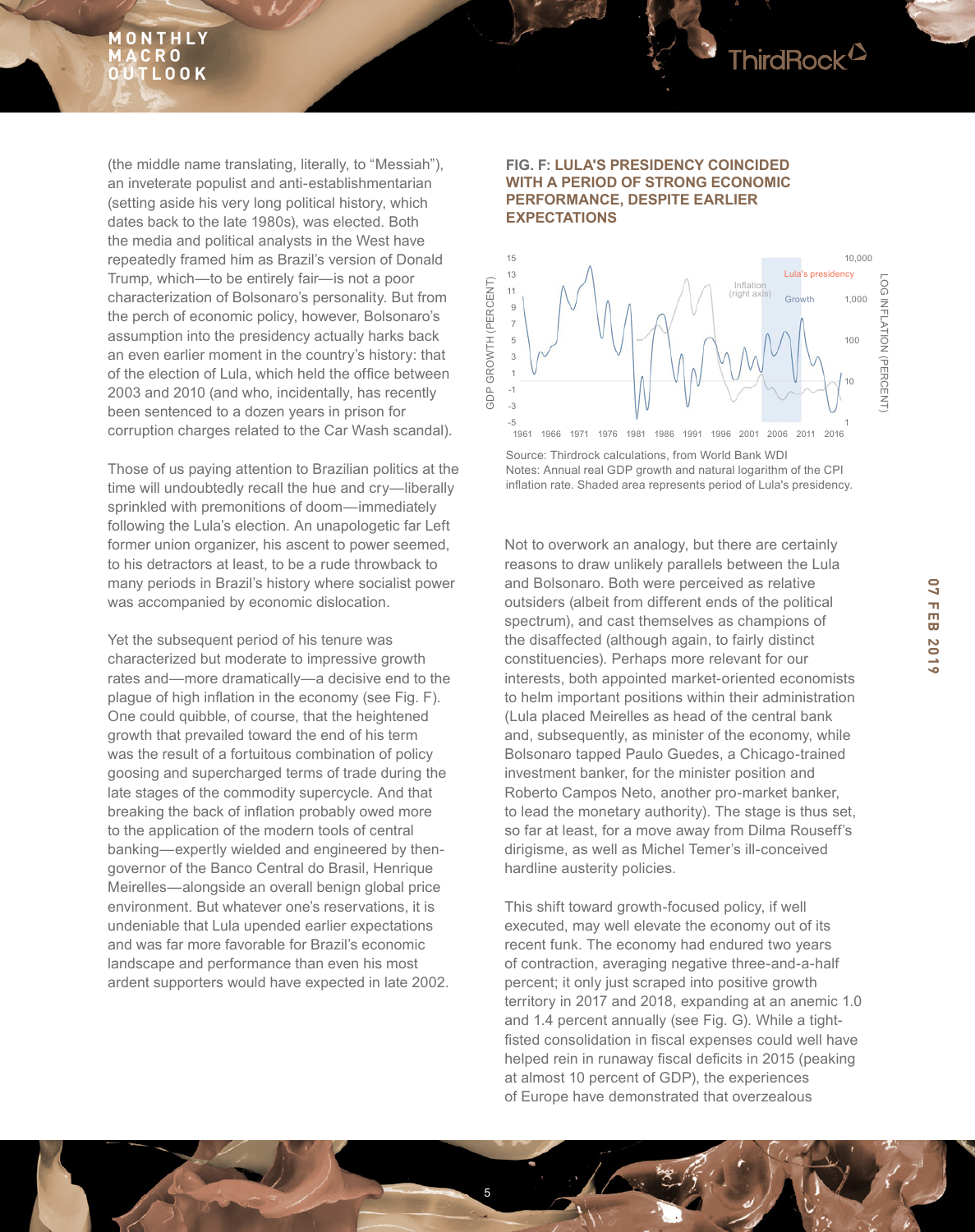

consolidations can delay macro recoveries, and an alternative strategy that focuses on countercyclical spending can provide important short-run relief—by limiting an excess contraction in output, which after all is the denominator in the debt/GDP ratio—leaving the more disruptive structural reforms for when the economy is healthier.

#### **FIG. G: BRAZIL'S FISCAL POSITION DETERIORATED DUE TO THE RECESSION, BUT TOUGH CONSOLIDATION MAY HAVE SLOWED RECOVERY**



Source: Thirdrock calculations, from Mauro et al. (2013) and IMF WEO (2016)

Notes: The structural balance is the cyclically-adjusted fscal balance further corrected for one-off expenditures/receipts. Values for 2017 are estimates, and after 2017 are projectios. Fiscal (structural) balance data between 1987-1995 (before 2000) not available.

The concern, of course, is that without aggressive efforts at addressing government expenditures, public debt will continue to spiral out of control. Indeed, the IMF projects that, at current projected growth rates, this debt load would top out at a little shy of 100 percent of GDP by 2023. This trajectory of debt accumulation will occur regardless of government balances or economic performance—indeed, the cyclically-adjusted fiscal balance is expected to improve markedly from the trough of 2015 to -7 percent by 2023—and were fscal discipline or growth poorer, the debt stock would be even higher by then (recall, a nontrivial part of any debt repayment schedule comprises paying down the interest component). Still, the slowdown in debt buildup that would accompany a more responsible fscal position—a major promise by the Bolsonaro administration— will go a long way toward building confdence in the future of the Brazilian economy.

# **" Even with the amazing run the Bovespa has had thus far, valuations remain close to the lowest among EMs. "**

Some of this confdence returned after the worst of the 2014–17 crisis and recession. The real began its long recovery road in 2018, strengthening some 20 percent from January to December (it has since weakened a tad this year), bucking the trend prevalent among EM currencies through most of the year (see Fig. H). The currency has also held its own relative to its major trading partners, with the real effective exchange rate signifcantly off lows in mid-2016, and weakening the least among its BRICS compatriots (very recently overtaking India), with the exception of China (see Fig. I). What's more, the laudable performance of the currency is but the tip of the iceberg insofar as risk assets are concerned.





Source: Thirdrock calculations, from Thomson Reuters Eikon. Notes: Currency pairs are monthly rates quoted in units of foreign currency to one USD, so that declines indicate depreciations of the USD (appreciation of the foreign currency).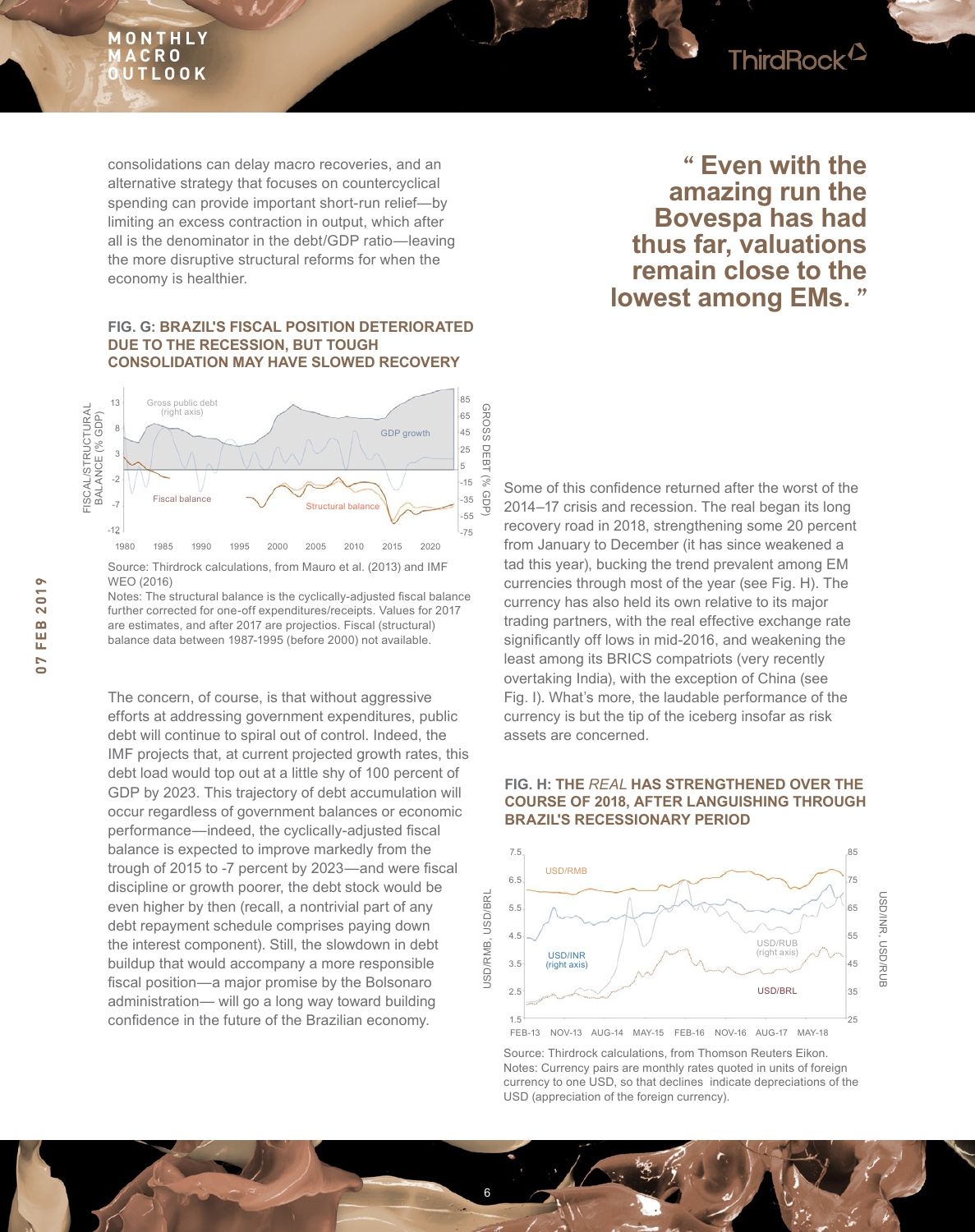#### **FIG. I: WITH THE UNSURPRISING EXCEPTION OF CHINA, THE** *REAL* **HAS PERFORMED BETTER IN REAL TERMS THAN ITS BRICS COUNTERPARTS**



Notes: Trade-weighted real effective exchange rate (REER) indexes, rebased to 2010=100, for 61 economies as trading partners, using CPIs. Decreases in the index indicate depreciations.

Brazilian equities have had an even more impressive run. The benchmark Bovespa essentially shrugged its shoulders in the face of the macro turmoil and, from 2016, posted an increase of 71 percent through the end of 2018 (it has continued to strengthen since this beginning of this year) (Fig. J). The record, while somewhat diminished in dollar terms, remains remarkable: 63 percent over the same period (although investors that plunged in only last year would have lost money, and only enjoyed a very credible 6.7 percent return if they held on through January this year.

### **FIG. J: THE BENCHMARK EQUITY INDEX HAS REMARKABLY BUCKED THE MACRO BACKDROP THROUGH THE CRISIS AND RECESSION**



Source: Thirdrock compilation, from Datastream

Notes: The benchmark Bovespa index in local currency, whereas the MSCI index is given in USD. The overlap of the Bovespa and MSCI Brazil is substantial, and differences refect mainly variations in currency returns.

If it isn't amply evident by now, Brazil refects all the sorts of risks that one might expect an investment opportunity in an emerging market economy to exhibit: political, macroeconomic, and fnancial. Yet the recent past performance of the stock market demonstrates that political-economic analysis can only take you so far, and that the market pricing for Brazilian assets are either unbelievably prescient (a prescience still to be tested by time), or wildly overoptimistic. Of course, equity returns depend as much on the likely performance of profits and the macroeconomy, as it does on current valuations; so the natural question for anyone eyeing Brazil at the moment is: has it all been incorporated into the price, and all the returns to be had, taken?

Anyone who suggests that they know for certain is almost certainly yanking your chain, and so we won't pretend to know, either. What we will venture is that, even with the amazing run the Bovespa has had thus far, valuations remain close to the lowest among EMs; at 14.7 for the cyclically-adjusted Shiller price/earnings ratio, it is slightly lower than that of Mexico (at 18), and below most major EMs, with the exception of Russia (an eye-popping 6.4) and a few other Eastern European markets (in the low teens). And with the worst of the recession seemingly well into the rear-view mirror, and—as discussed above— the growth prospects holding promise (as long as Bolsonaro's team repeats a Lula), investments in Brazil are certainly intriguing (if not outright tantalizing) at the moment.

## HAPPY 20TH EURO, YOU'RE NOW OUT OF THE TERRIBLE TEENS

The euro marks its 20th year as an operational currency this year, and as the currency stands on the brink of adulthood, the commentariat has happily obliged with both reviews of its past, as well as prognostications about its future. From our perspective, then, it is worth going through the same exercise, but we inform this exercise with the lens of the underlying economic motivations that the common currency was meant to provide.

One important caveat before we launch into it: like a number of others, we recognize that the euro is, ultimately, a political project, and so the viability and survivability of the currency rests on political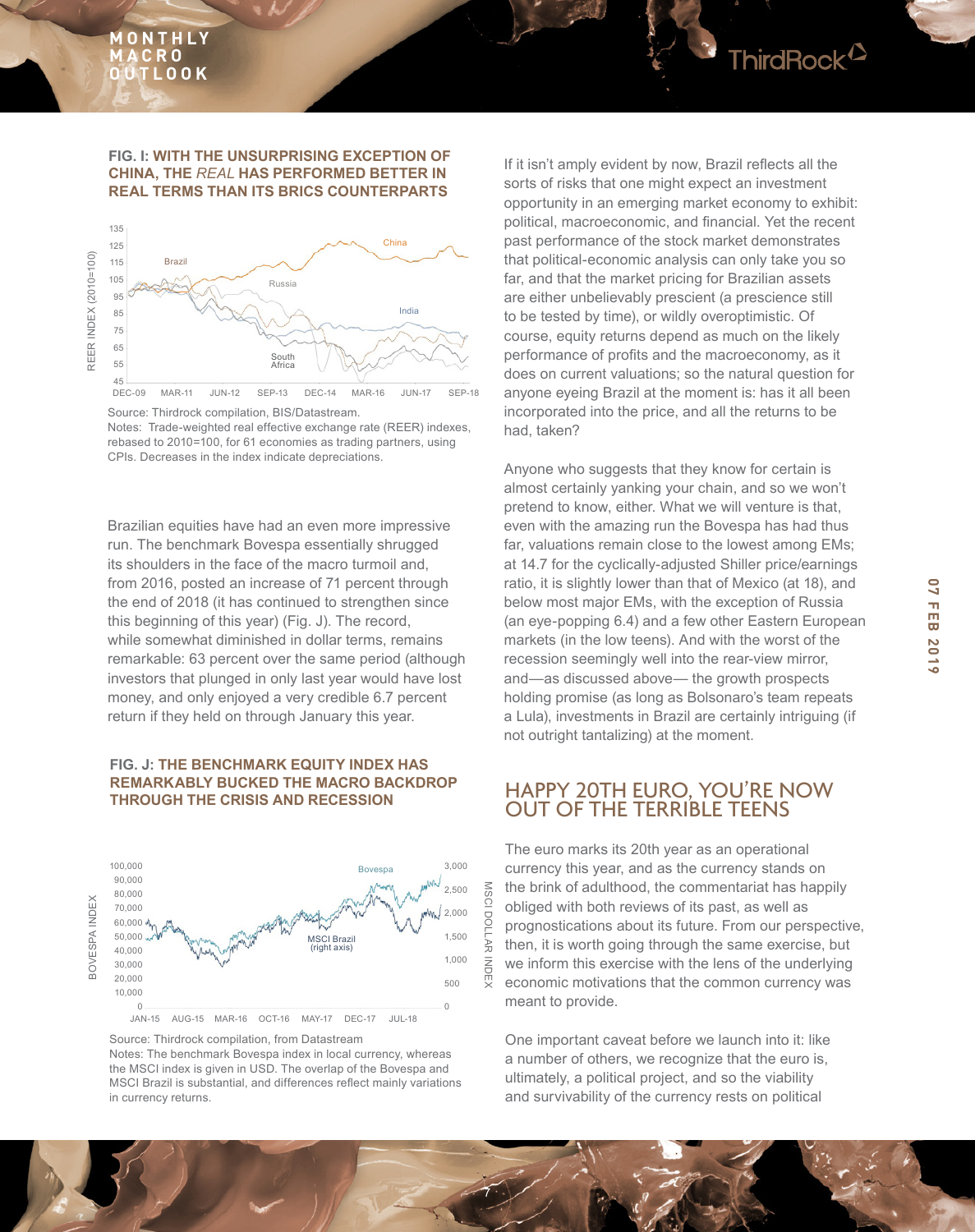

foundations. And the overwhelming view of most Europeans is that economic unifcation stands as the bulwark of peace for a continent historically ravaged by war, and European integration culminates with (at the least) full economic union, which includes a common currency. Thus, so long as there is political will to keep the process of integration ongoing—and even with detractors, there still appears to be enough elite desire as well as popular support (save in Italy, which we discussed in a previous Outlook)—then the euro will continue to have a future. This dominance of politics over economics must condition any discussion that follows.

This does not mean, of course, that the future of the euro is either inevitable or secure. The euro was conceived for a region whose economies were relatively heterogeneous, and a number of economists—most famously City University of New York's Paul Krugman and Harvard's Marty Feldstein pointed out that the zone did not exhibit characteristics consistent with an optimal currency area; these features, which would ensure the viability of a currency union, include relatively synchronized business cycles, mobility of factors of production such as labor and capital between economies, and countercyclical fiscal transfers. Counterarguments, mainly by European economists, were that many of these criteria were endogenous (a ffty- dollar word that simply means that the economies would gradually change over time to fulfill these conditions).

Over the past two decades, a number of these requisite conditions have indeed strengthened across the Eurozone. Capital, for instance, has readily flowed (some would argue, too readily) to the Southern periphery. The removal of migration barriers has also gone a long way toward facilitating cross-border labor flows (the proverbial Polish plumber was a political salient factor in the Brexit referendum), fears of language and cultural barriers notwithstanding. After all, the truth is that labor market fexibility would always only matter at the margin anyhow, even in a linguistically and largely culturally homogeneous country such as the United States; most motivated young Europeans were clearly willing to inject themselves into alternative cultures, and were sufficiently proficient in picking up English (which has become the lingua franca of Europe, perhaps ironically now that the UK is leaving), rendering concerns over labor market barriers essentially moot.

But a number of other conditions have failed to converge (or have not converged as much as the pro-European camp would like). Most notably, while there is evidence of an underlying common factor driving European business cycles, many economies continue to display sufficiently distinct cycles such that a common monetary policy has been more of an impediment than a blessing to macroeconomic performance. This was especially evident during the 2012/13 recession, where many economies in Northern and Central Europe required far less stimulus than those in the periphery. And while there has been some (very) limited movement toward fscal unifcation—the European Stability Mechanism, which provides crisisrelated countercyclical fnancial support, is capitalized by the respective ministries of finance—there has been overwhelming opposition to more decisive unionwide transfers, such as regional unemployment insurance system or dedicated centralized fiscal body, largely owing to fears of moral hazard: the Dutch are as unwilling to bankroll (perceived) lazy Greeks retiring at 61 as Italians are unwilling to subscribe to the (perceived) lifestyle of overworked Germans.

Such transfers are important, since the types of shocks faced by the economies of Europe continues to differ. Economic theory tells us that a fixed exchange rate, such as that which operates within the Eurozone, would give rise to higher variability of output when faced with a real-side shock, relative to a monetary shock. And although the Euro Area has experienced its fair share of monetary shocks—capital flow reversals during the global fnancial crisis are a prima pacie example—the greater overall openness of European economies means that shocks related to changes in global demand for their exports have been, and will continue to be, relevant in the future. This calls for an appropriate countercyclical stabilization mechanism, and the more automated this mechanism is, the better it will be insulated from the vagaries of European nationalist politics.

Taken as a whole, it is difficult to argue that the economies of the Eurozone have not begun the process of structural transformation and adaptation that would be necessary for mutual stability into the future. The question, as always, is whether this convergence will occur quickly enough, before a massive crisis derails the project altogether. In our view, that crisis— were it to occur—would come in the form of an Italian exit.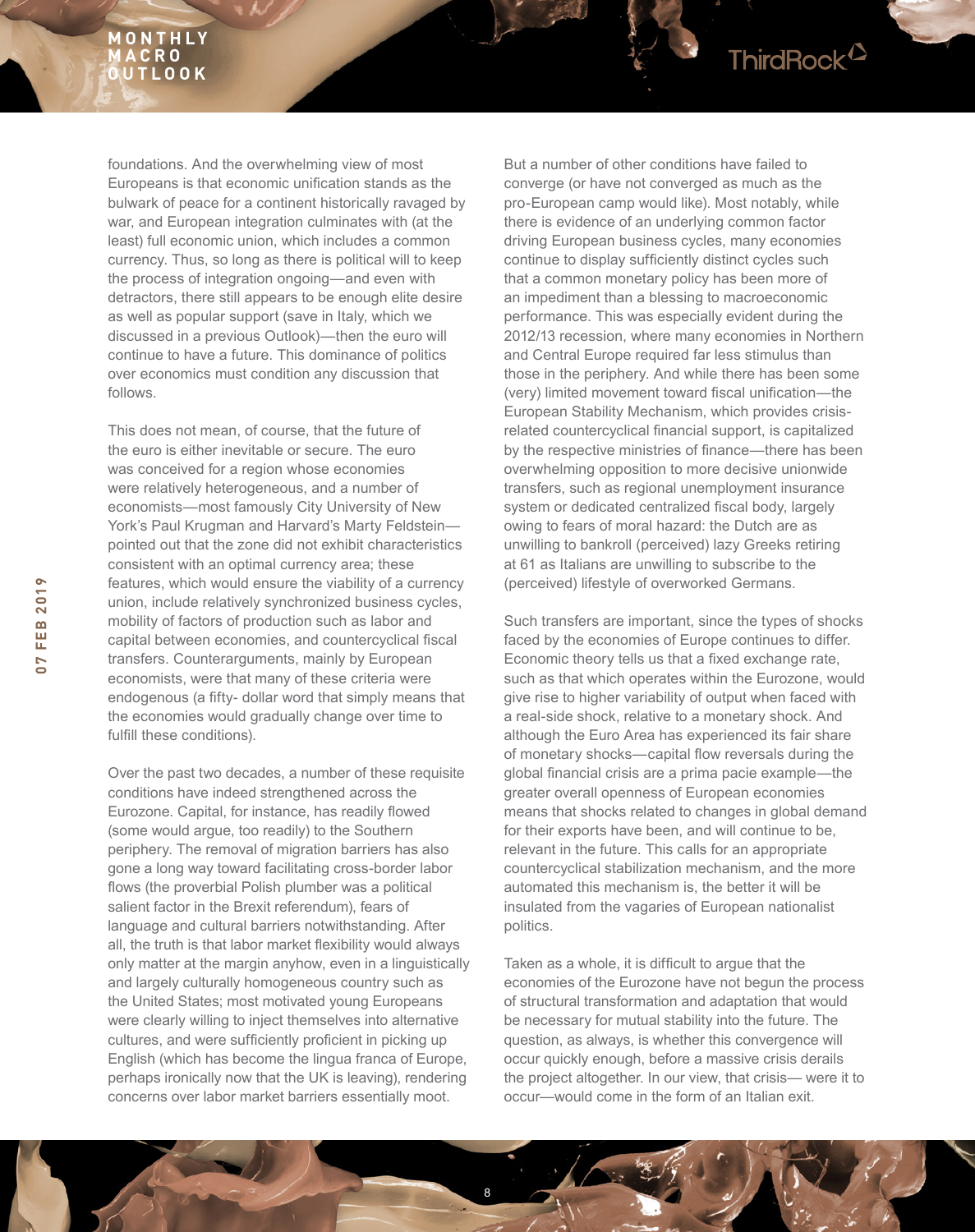

Were things to play out in this fashion, it is difficult to see a path for its continued maintenance of the euro. As Italy crashes out of the Euro Area, a similar dynamic would likely play out across the periphery, with spikes in credit default swap pricing and corresponding rises in yield spreads. Italy—and any other peripheral economy that is forced to abandon the common currency—will see sharp depreciations of their new national currencies, and very rapid increases in infation.

Of course, what is possibly most ironic about such a situation—were it to develop—is that poor credibility, especially in monetary policy, was precisely the reason behind many peripheral economies joining the Eurozone in the first place. The lira, for instance, had routinely experienced depreciations as a result of attempts by previous governments of Italy to offset some of the fiscal burden, and Italian inflation stood closer to 5 percent (compared to the 2 percent currently) from the mid-1980s through till the mid-1990s. Adopting the euro allowed the peripheral economies to effectively import the highly-credible low- infation regime of the Deutsche Bundesbank, a privilege still enjoyed by these economies today (the flip side of this argument, of course, is that Germany has itself benefted from the relatively undervalued exchange rate of the euro and has used this to power the country's impressive export machine).

Which brings us full circle to the underlying political premise underlying the EU and, by extension, the euro. While some have openly speculated about the survivability, our base case is that political will is sufficiently strong, and so the sort of extreme outcomes described above remains a tail risk. If anything, the sort of chaos that Brexit has engendered has turned out to swing sentiment heavily in favor of the common project, at least insofar as the rest of the EU are concerned. The euro, as it stands, remains poised for steady performance in the months and years ahead. Of course, a slowdown in economic growth for the Euro Area means that the currency is definitively sailing into headwinds; but at the same time, it should also benefit from a pause in the Fed rate hike cycle. Indeed, on balance, the euro currently trades at close to its very long-run average in both nominal and real terms (Fig. K), a refection that much of this news has already been priced into the current rate.

ThirdRock<sup>12</sup>

#### **FIG. K: THE EURO CURRENTLY STANDS AT A LEVEL BROADLY COMPARABLE TO ITS HISTORICAL AVERAGE AGAINST THE DOLLAR**



Source: Thirdrock calculations, from Thomson Reuters Datastream. Notes: Nominal rate is monthly and quoted in units of USD to one EUR, so that declines indicate depreciations of the euro (appreciation of the USD). Data prior to 1999 are for the European Currency Unit (ECU). Real rate is the monthly trade-weighted real effective exchange rate (REER) index, rebased to 2010=100, for 61 economies as trading partners, using CPIs. Decreasesin the index indicate depreciations. Maroon horizontal line represents the 40-year nominal average.

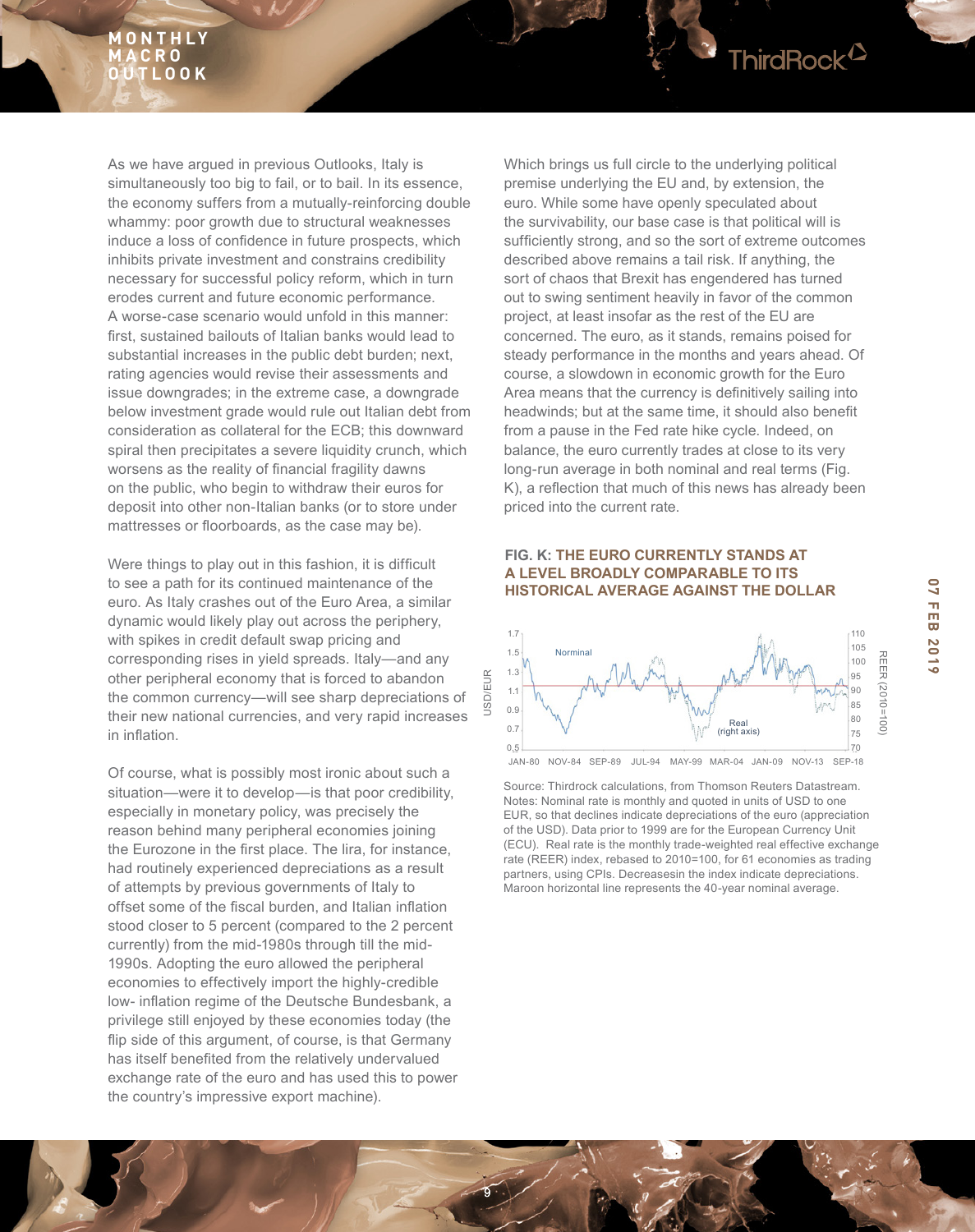# INVESTMENT TAKEAWAYS

Market volatility is likely to remain elevated, even as equity markets have been buoyed by recent Fed statements about pausing and positive earnings reports (curiously downplaying the underperformers). We continue to recommend underweighting U.S. equities, and rotating away from consumer discretionary into consumer staples and healthcare. And with a broadly neutral euro outlook coupled with a somewhat bearish view of European downside risks (as discussed in a previous Outlook), we remain unenthusiastic about European equities. Elsewhere in equity space, we have become keener with respect to a wider range of EM assets, including—as discussed in this Outlook—Brazilian equities, along with our longstanding advice to take on EM Asian exposure. Our Treasuries position is mostly short duration, with some infation hedges via TIPS and recession hedges via the 30-year. As is the case for equities, we like the prospects associated with EM Asian fxed income, especially for relatively more creditworthy markets such as Korea.

*The author Jamus Lim is Economist at Thirdrock Capital. A former lead economist at Abu Dhabi Investment Authority and senior economist at the World Bank, Jamus is also currently an Associate Professor at ESSEC Business School in Singapore.*

> **" We continue to recommend underweighting U.S. equities, but have become keener with respect to a wider range of EM assets. "**